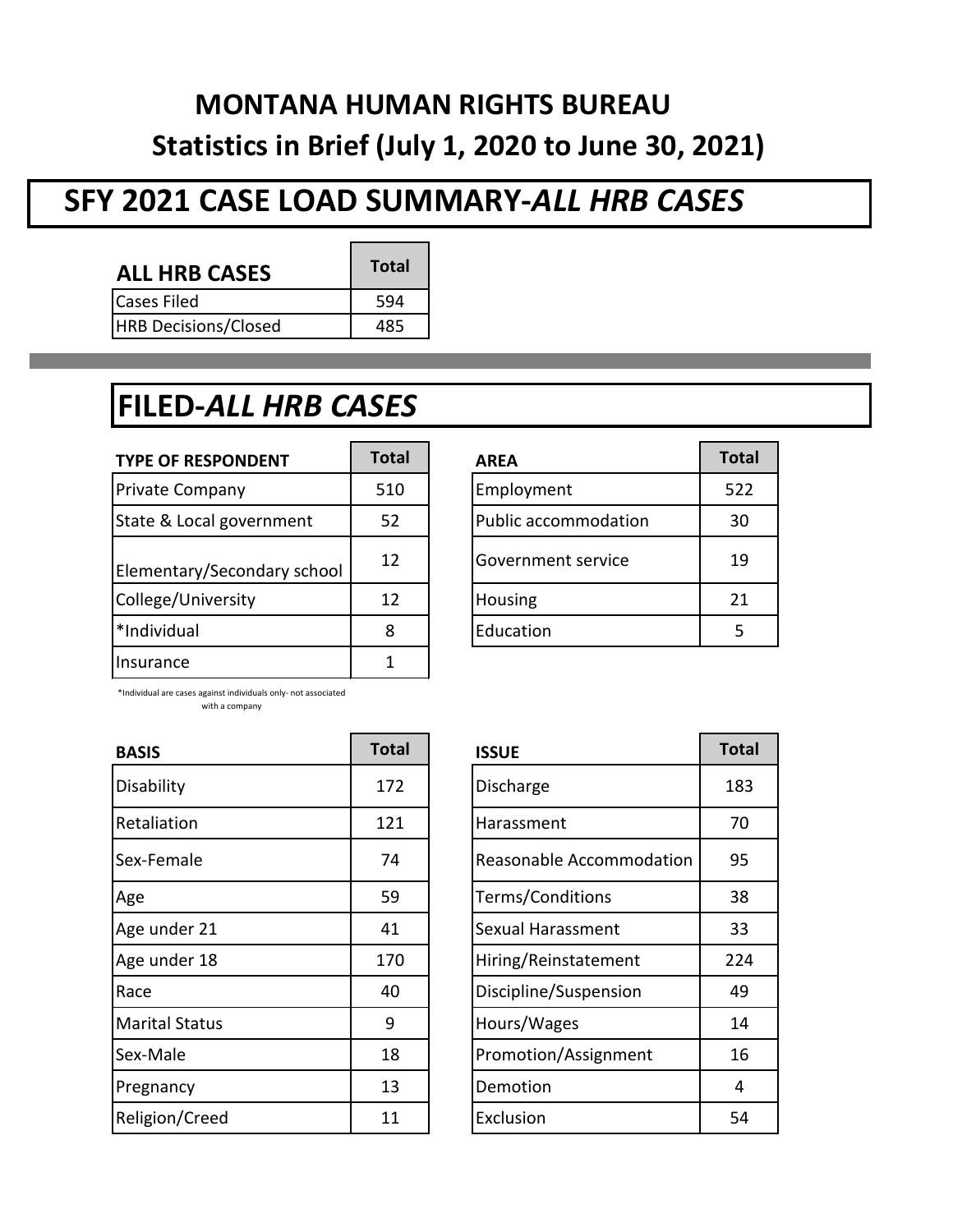| National Origin         | 28 | Intimidation    |     |
|-------------------------|----|-----------------|-----|
| <b>Political Belief</b> | Δ  | Posting notices | 711 |
| Color                   |    | <b>Benefits</b> |     |

| Intimidation    | 12  |
|-----------------|-----|
| Posting notices | 211 |
| <b>Benefits</b> |     |
| Maternity       |     |

*Basis - allegations total more than 100% of total cases filed because some cases allege more than one basis Issue - allegations total more than 100% of total cases filed because some cases allege more than one issue*

#### **CLOSED/FINDING -** *ALL HRB CASES*

| *TYPE OF DECISION/CLOSURE                | <b>Total</b> | <b>**REASONABLE CAUSE</b>                 | <b>Total</b> |
|------------------------------------------|--------------|-------------------------------------------|--------------|
| No Reasonable Cause                      | 234          | <b>Cases Certified for Hearings</b>       | 55           |
| Reasonable Cause                         | 77           | <b>Successful Conciliation</b>            | 22           |
| <b>Voluntary Resolution</b><br>Agreement | 69           | <b>Hearings Discrimination</b><br>Finding | 11           |
| Withdrawal with benefits-HRB<br>assisted | 17           | <b>Hearings Dismissal</b>                 | 37           |
| Withdrawal - no benefits                 | 87           | Still in Admin. Process                   | 7            |
| <b>Administrative Closure</b>            |              |                                           |              |

| <b>**REASONABLE CAUSE</b>                 | <b>Total</b> |
|-------------------------------------------|--------------|
| <b>Cases Certified for Hearings</b>       | 55           |
| <b>Successful Conciliation</b>            | 22           |
| <b>Hearings Discrimination</b><br>Finding | 11           |
| <b>Hearings Dismissal</b>                 | 3.           |
| Still in Admin. Process                   |              |

\***TYPE OF DECISION/CLOSURE -** No Reasonable Cause Finding, Reasonable Cause Finding, Voluntary

Resolution Agreement, Withdrawal with and without benefits, admin closure - all decided/closed within this SFY. \*\***REASONABLE CAUSE CLOSURE** - are statistics of case closures after the admin process has been completed from a "cause" finding investigation, in other words numbers will reflect previous cause findings that have closed within this SFY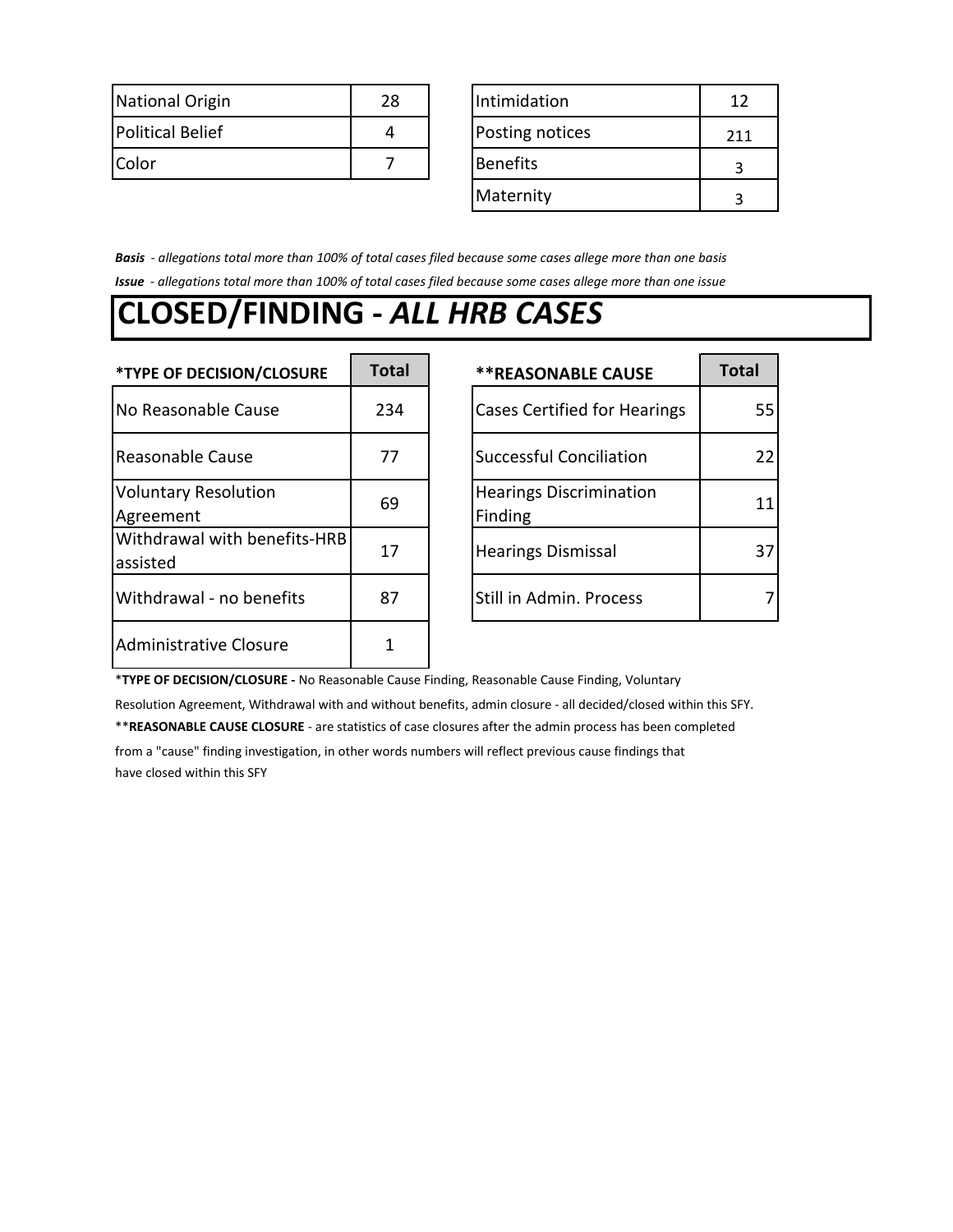## **MONTANA HUMAN RIGHTS BUREAU Statistics in Brief (July 1, 2020 to June 30, 2021)**

#### **SFY 2021 CASE LOAD SUMMARY-***EMPLOYMENT ONLY*

| <b>EMPLOYMENT</b> | <b>Total</b> |
|-------------------|--------------|
| lCases Filed      | 522          |
| lCases Closed     |              |

# **FILED-***EMPLOYMENT ONLY*

| <b>TYPE OF RESPONDENT</b>   | <b>Total</b> |
|-----------------------------|--------------|
| <b>Private Company</b>      | 469          |
| State & Local government    | 34           |
| Elementary/Secondary school | 10           |
| College/University          |              |
| Individual                  |              |

\*Individual are cases against individuals only- not associated with a company

| <b>BASIS</b> | <b>Total</b> | <b>ISSUE</b>             | <b>Total</b> |
|--------------|--------------|--------------------------|--------------|
| Disability   | 140          | Discharge                | 183          |
| Retaliation  | 107          | Harassment               | 54           |
| Sex-Female   | 72           | Reasonable Accommodation | 79           |
| Age          | 56           | Terms/Conditions         | 33           |
| Age under 21 | 41           | Sexual Harassment        | 30           |
| Age under 18 | 170          | Hiring/Reinstatement     | 224          |
| Race         | 19           | Discipline/Suspension    | 48           |

| <b>ISSUE</b>             | <b>Total</b> |
|--------------------------|--------------|
| Discharge                | 183          |
| Harassment               | 54           |
| Reasonable Accommodation | 79           |
| Terms/Conditions         | 33           |
| Sexual Harassment        | 30           |
| Hiring/Reinstatement     | 224          |
| Discipline/Suspension    | 48           |